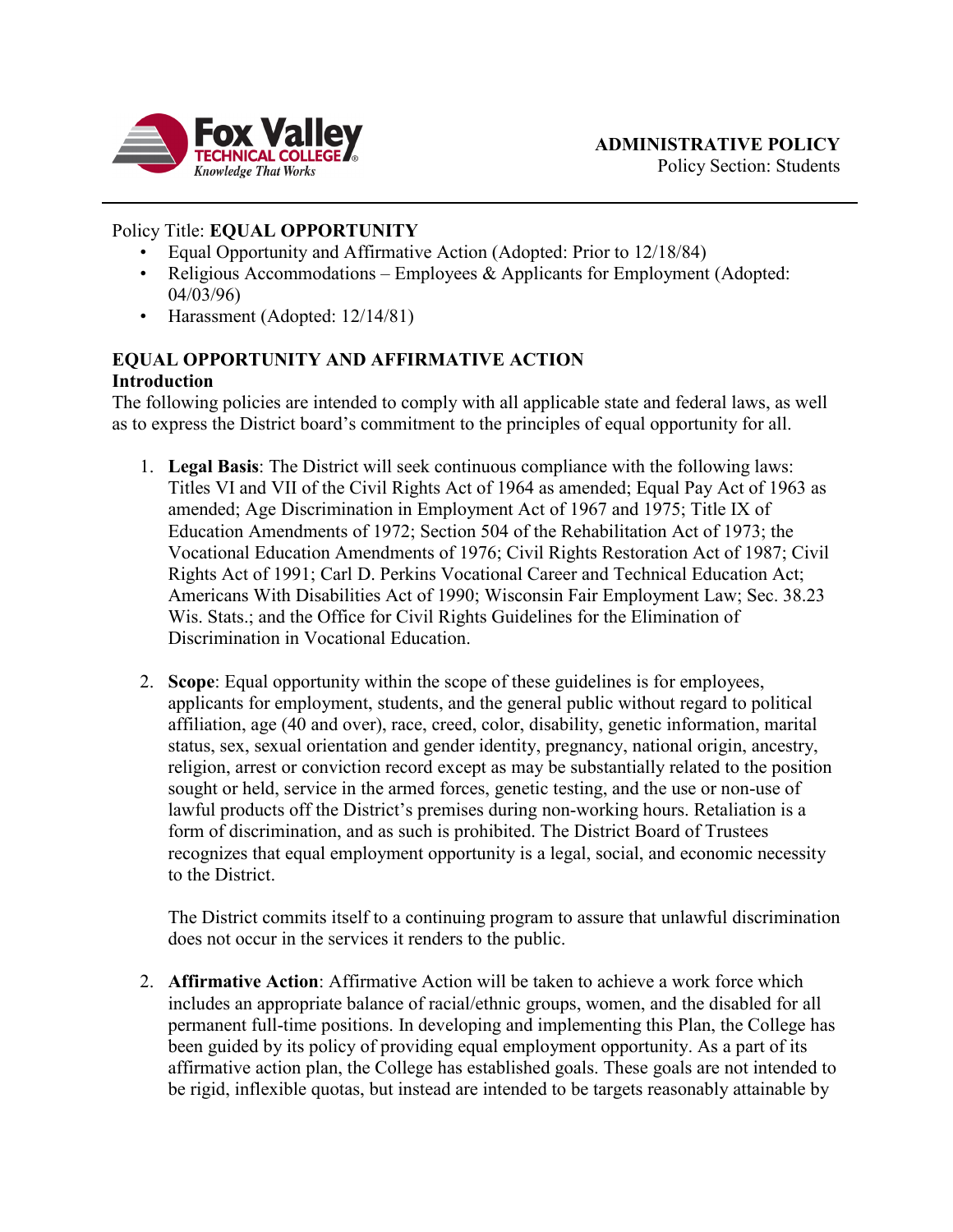applying good faith efforts. The use of goals and timetables in this plan is not intended to discriminate against any individual or group of individuals with respect to any employment opportunity for which they may be qualified. Instead, these goals are a mechanism to effectuate the principles of equal employment opportunity and affirmative action.

4. **Employment Practices**: It is the policy of the District not to discriminate against qualified applicants or employees. Fox Valley Technical College will comply fully with applicable Federal Equal Opportunity and Affirmative Action Laws, Executive Orders and Regulations and Wisconsin laws including, but not limited to, Section 111.31-111.52, Wis. Stats. The policy of non-discrimination includes appropriate affirmative action to implement the goals of the policy.

The principles and concepts of Affirmative Action will be integrated into all employment practices including, but not limited to, recruiting, hiring, transfers, promotions, training, compensation, benefits, layoff, termination, retention, certification, and testing.

- 5. **Responsibility**: Ultimate responsibility for Affirmative Action rests with the President. Responsibility for implementing the Equal Opportunity and Affirmative Action Program rests with the District Affirmative Action/EEO Officer. However, managers and staff share responsibility for the success of the program.
- 6. **Harassment**: Harassment of and by employees and students on the basis of race, color, religion, sex, national origin, age (40 and older), disability and genetic information is an illegal practice and is prohibited by policy. Appropriate corrective measures will be used to eliminate harassment.
- 7. **Complaint Procedure**: The Discrimination Complaint Procedure is utilized to process charges of discrimination or harassment that violate these policies. Copies of this procedure can be obtained from the Affirmative Action/EEO Officer, Human Resources, or [online.](https://www.fvtc.edu/about-us/fvtc-policies/affirmative-action-eeo) Complaints which relate to sexual misconduct as defined including discrimination, harassment, and sexual violence, will be processed under the [Sexual](https://www.fvtc.edu/about-us/policies/sexual-misconduct-policy)  [Misconduct Policy](https://www.fvtc.edu/about-us/policies/sexual-misconduct-policy) and Procedures.
- 8. **Disability Accommodations**: Reasonable accommodations will be provided for disabled persons to ensure their access to employment and educational programs. The District strives to provide physical accessibility to all learning and workstations consistent with reasonable accommodations.
- 9. **Religious Accommodations**: In response to an employee or student request, reasonable accommodation will be provided for religious observances and practices for sincerely held religious beliefs.
- 10. **Vendors**: The District will seek assurance from all contractors and suppliers of products and services that they do not discriminate. The District Board also encourages the purchase of products and services from women, minority, and disabled business owners.

Policy Section: Students Policy Title: Equal Opportunity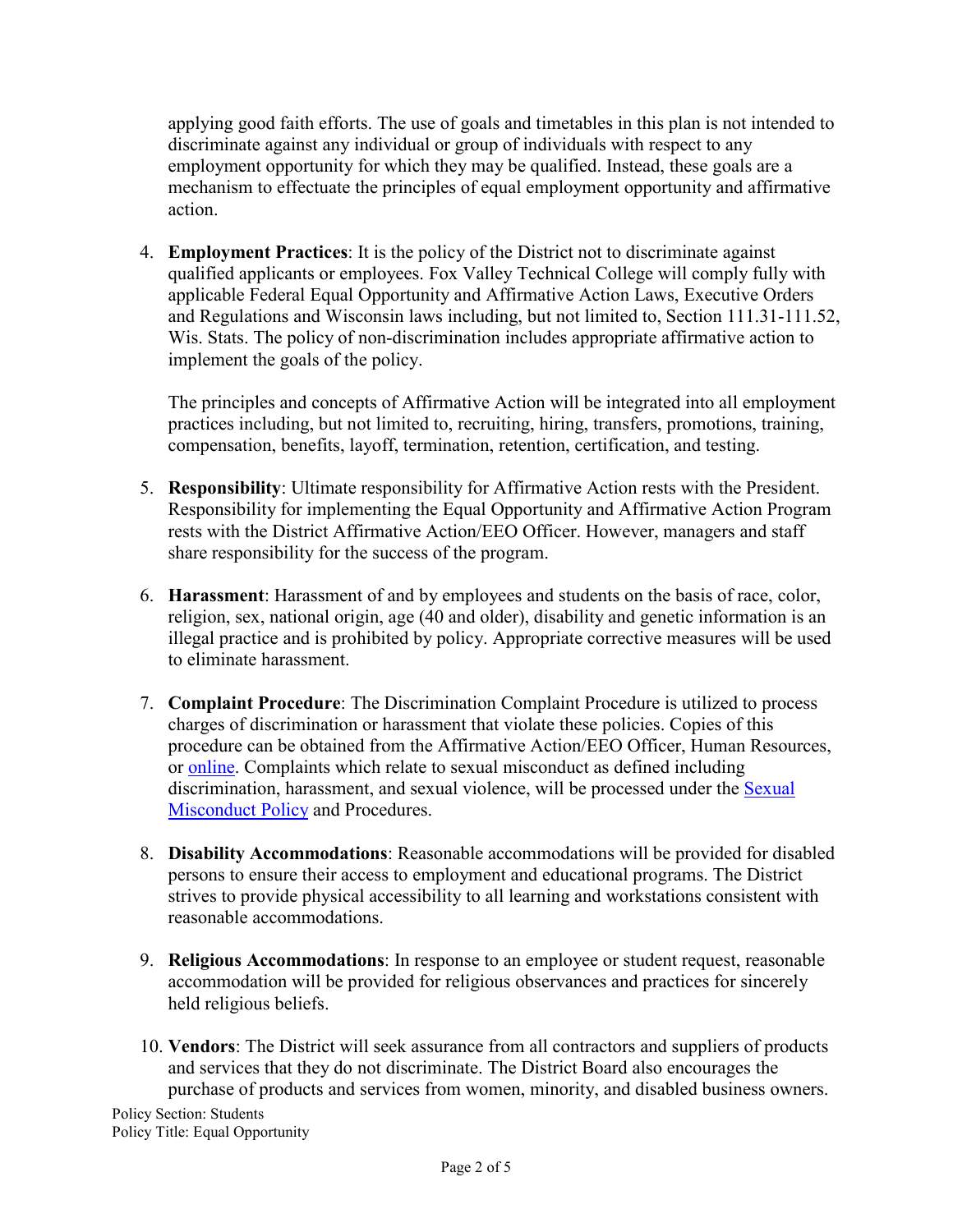11. **Role of Affirmative Action/EEO Officer**: The District Affirmative Action/EEO Officer is responsible for developing and implementing the Affirmative Action Plan, and monitoring compliance. Responsibilities of the Officer include: developing a written Affirmative Action Plan, monitoring internal and external communication procedures, collecting and analyzing employment and student data, identifying problem areas, setting goals and timetables, developing and implementing programs to eliminate discriminatory practices, designing and implementing an internal monitoring system, and submitting compliance plans and reports to the Wisconsin Board Affirmative Action/EEO Officer.

Violation of this policy or the Affirmative Action Plan will result in appropriate corrective action.

**Contact Person**: The Affirmative Action/EEO Officer reports to the President to assure implementation of the Affirmative Action Plan. Questions regarding affirmative action or equal opportunity shall be directed to: Rayon Brown, Affirmative Action/EEO Officer, P.O. Box 2277, 1825 North Bluemound Drive, Appleton, WI 54912-2277, Telephone (920) 735-4820 or Title IX Coordinators, Therese Nemec, Telephone (920) 735-4765; Shannon Gerke Corrigan, Telephone (920) 735-4796.

# **ACCOMMODATIONS FOR SINCERELY HELD RELIGIOUS BELIEFS— EMPLOYEES AND APPLICANTS FOR EMPLOYMENT**

Consistent with sincerely held religious beliefs, it is the policy of Fox Valley Technical College to afford employees and applicants for employment the opportunity to observe religious holidays/practices. Several holidays are paid as a matter of contract(s) obligation and are identified in the FVTC operating calendar.

FVTC will make reasonable accommodations for religious observances and practices of employees and applicants for employment, unless such accommodation would pose an undue hardship on the College. Work schedules may be adjusted to permit an employee time off for religious observances. Employment interviews and testing sessions will be adjusted by the College to accommodate religious preferences.

Employees are encouraged to make up their time off for religious holidays. However, if mutually agreed upon by employee and immediate supervisor, the observance of religious holidays may be paid by use of emergency leave up to the maximum allowed by policy. Time off will be considered upon request at least five (5) work days in advance of the observance. The request must be addressed to the employee's supervisor. Certification of religious affiliation may be required.

### **HARASSMENT**

The Fox Valley Technical College District Board is committed to be in compliance with present law and guidelines prohibiting harassment in education and employment.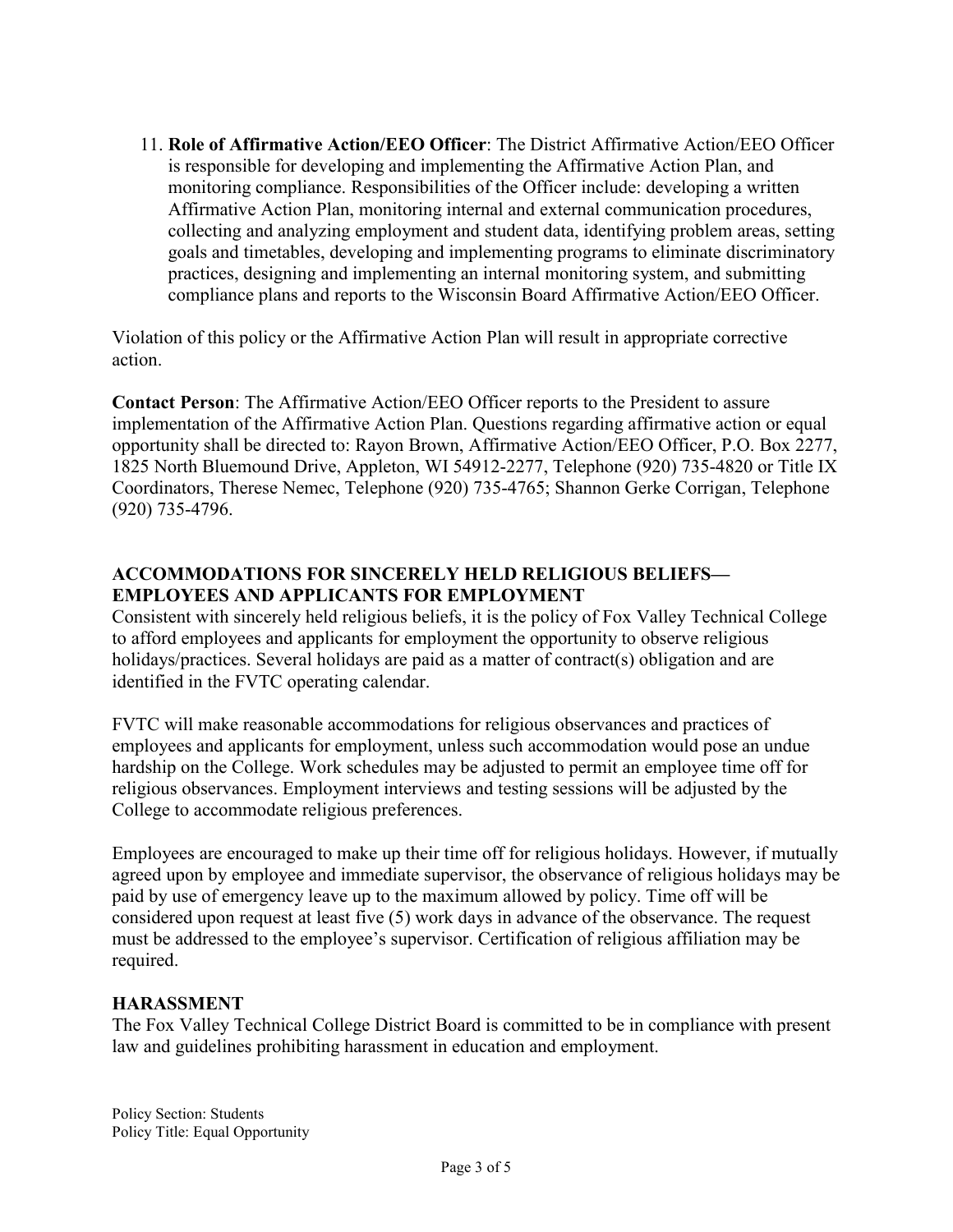Harassment by supervisors, co-workers, students, or visitors on campus on the basis of race, color, religion, sex, national origin, age (40 and older), disability and genetic information is a practice prohibited by the Fox Valley Technical College District Board.

Complaints which relate to sexual misconduct as defined including discrimination, harassment, and sexual violence, will be processed under the **Sexual Misconduct Policy** and Procedures.

Fox Valley Technical College will respond to harassment that initially occurred off school grounds, (or even) outside of an employment setting, a College education program, or activity. Conduct that occurs off campus can be the subject of a complaint or report and will be evaluated to determine whether it violates this policy, e.g. if off-campus harassment has continuing effects and/or that create a hostile environment on campus. Allegations of off-campus misconduct should be brought to the College's attention.

**Harassment**: Harassment includes any of the verbal/physical conduct listed below which is based on the protected status of the individual: due to race, color, religion, national origin, age (40 and older), disability and genetic information. Harassment due to unwelcome conduct becomes unlawful and contrary to this policy where (1) enduring the offensive conduct becomes a condition of continued employment, or (2) the conduct is severe or pervasive enough to create a work environment that a reasonable person would consider intimidating, hostile, or abusive.

- Physical harassment, including unwanted contact, assault, impeding, or blocking movement, or any interference with activity appropriate in the workplace
- Visual harassment including derogatory posters, cartoons, or drawings
- Making comments or innuendoes, slurs, telling jokes or stories of a demeaning offensive or insulting nature
- Deliberate display of offensive, graphic material which is not necessary for business purposes
- Posters, cartoons, photographs or art work of a hostile or degrading nature
- Engaging in criminal conduct or acts of violence, or making threats of violence toward anyone on employer premises or at any time for any purpose; fighting, or horseplay or provoking a fight on employer property, or negligent damage of property
- Threatening, intimidating, or coercing fellow employees
- Malicious gossip and/or spreading rumors; engaging in behavior designed to create discord and lack of harmony

No employee shall be punished or penalized for rejecting or objecting to behavior that might be considered as harassment under this policy.

Conduct which might be offensive to some individuals might be considered inoffensive by others. Because of this, it is difficult for managers or supervisors to learn of and take effective action to halt harassment unless the affected individual alerts a manager or supervisor both to the occurrence and the fact that the conduct in question is offensive or unwanted.

Several options are available. If an employee feels she/he has been subjected to or witnessed harassment of any kind, even if she/he considers it minor, the College needs your cooperation to